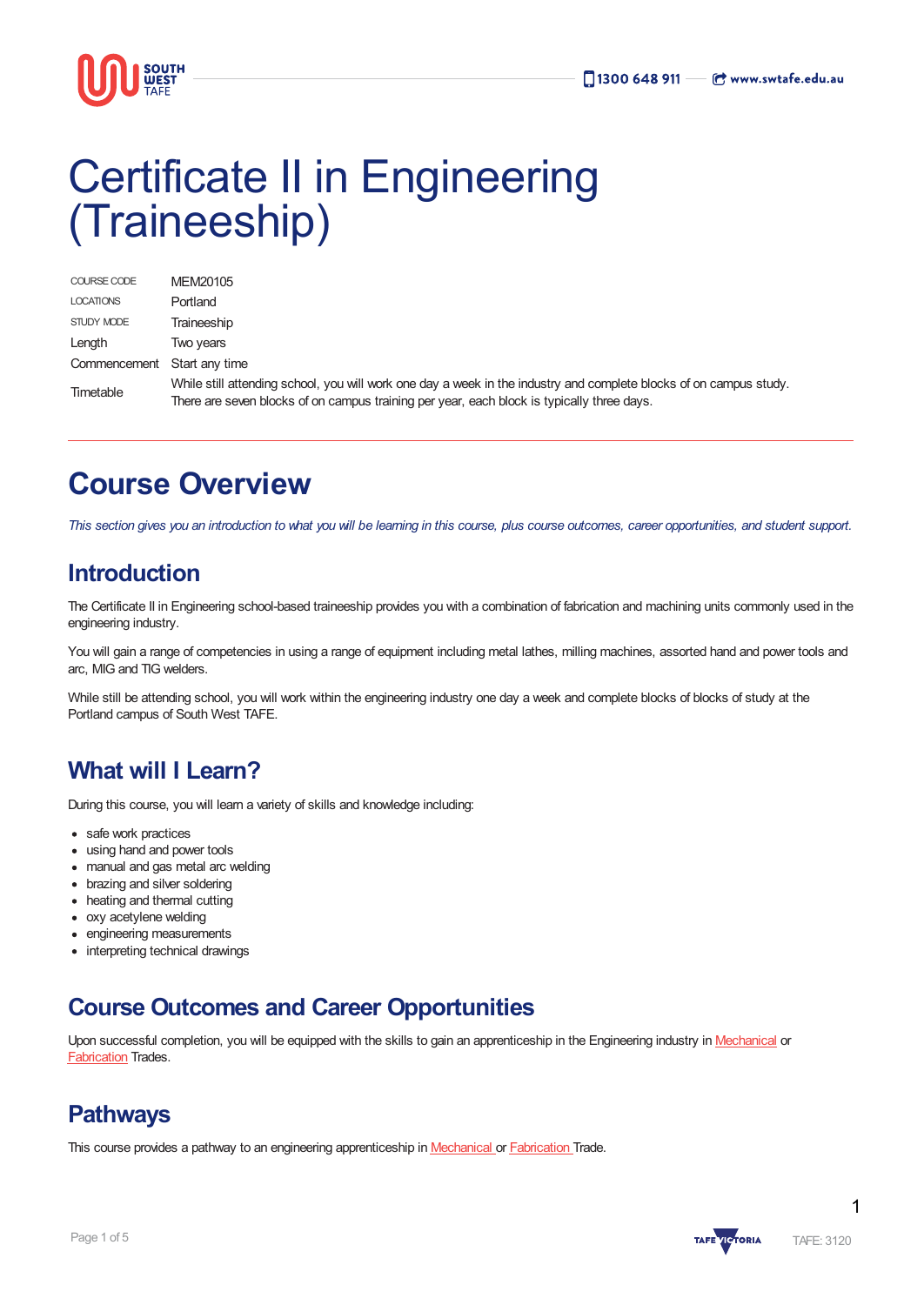

### **Information Session**

Why don't you come along to our next course info session to find out everything you need to start your learning journey? You can chat with our teachers, tour our facilities, learn more about the course, find out about the application process and get your questions answered by our course experts.

**Find the next info [session](https://www.swtafe.edu.au/information-sessions) near you**

# **Course Requirements**

This section gives you an overview of entry requirements, course units and electives, skills recognition, and assessment criteria.

### **Entrance requirements & pre-requisites**

To apply for this course, you must be a secondary school student employed as a school-based trainee with a registered employer.

### **Apprenticeship/Traineeship Entry Requirements**

You need to be employed in this field as an apprentice or trainee before commencing this course.

If you are currently **not** employed in this field please contact the Skills and Jobs [Centre](https://www.swskillsandjobscentre.com.au/) for further advice.

### **Units offered**

#### **Core Units**

| <b>Unit Code</b> | <b>Unit Name</b>                                                           | <b>Unit Hours</b> | <b>Unit Consumables</b> |
|------------------|----------------------------------------------------------------------------|-------------------|-------------------------|
| MEM13014A        | Apply principles of occupational health and safety in the work environment | 10                | \$15.00                 |
| <b>MEM14004A</b> | Plan to undertake a routine task                                           | 10                | \$3.00                  |
| MEM15002A        | Apply quality systems                                                      | 20                | \$4.00                  |
| <b>MEM15024A</b> | Apply quality procedures                                                   | 10                | \$2.00                  |
| <b>MEM16007A</b> | Work with others in a manufacturing, engineering or related environment    | 10                | \$5.00                  |

### **Assessment**

This course involves accredited units. You will be required to complete assessment tasks to demonstrate your underpinning knowledge, skills and attributes to meet the course outcomes. A combination of written, oral and practical assessment strategies will be used in either a classroom, online or workplace environment.

Where units require demonstration of skills in a workplace environment, you will have the opportunity to do this either in your own workplace (where appropriate), through a practical placement, or by using one of the Institute's simulated workshops/classrooms. Detailed information about the types, conduct and dates of assessments will be provided in advance. You will also be provided with information about the opportunity for reassessment and appeal.

### **After applying**

Once you have applied for your chosen course, you will receive a thank you email from South West TAFE with a few steps to help process your



2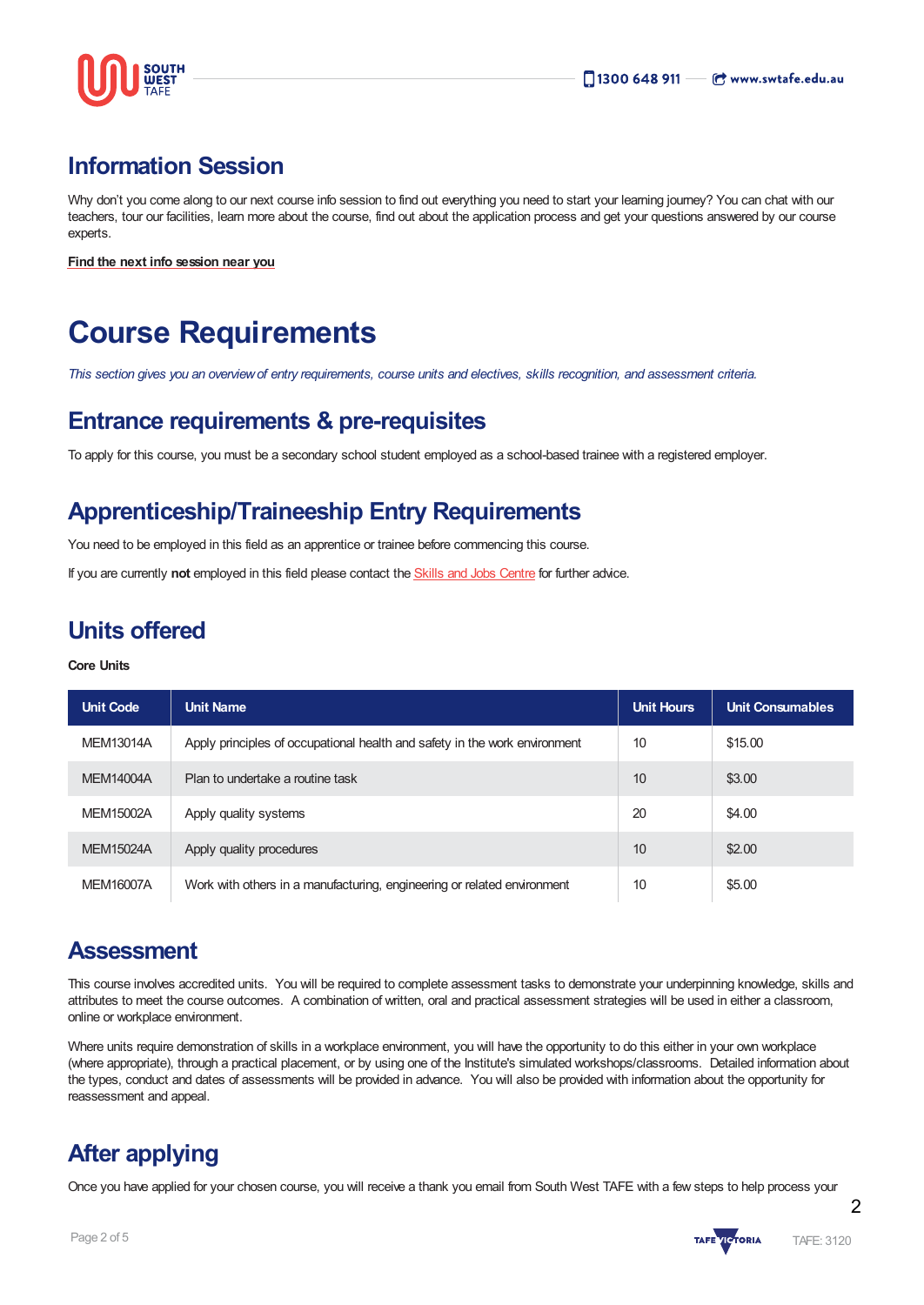

enrolment.

#### **Complete a Pre-Training Review**

You will receive an email to complete a Pre-Training Review online evaluation. This evaluation helps us tailor your training to suit your needs.

#### **Create or provide a Unique Student Identifier (USI)**

A USI is a nationally recognised reference number that provides an online record of your training qualifications gained in Australia. **[Create](https://www.usi.gov.au/students/create-usi) your US** 

Already have a USI but can't remember it? [Find](https://www.usi.gov.au/faqs/i-have-forgotten-my-usi) your USI

#### **Skills recognition**

If you have experience or prior qualifications, you may be eligible to apply for [recognition](https://www.swtafe.edu.au/study/how-to-apply/skills-recognition) of prior learning and gain credits. You will be asked to provide any relevant Statement of Attainment to support identified credits.

### **Fees**

*This section gives you an overviewof course fees, subsidies, and howthey can be paid.*

### **Course Fees**

**Here's an outline of fees and costs associated with your course.**

**Your fees each year can be made up of 3 different elements.** Everyone has different circumstances that can affect what you pay and how much you pay. :

- 1. Tuition fees charged as an hourly rate that varies from course to course. A large portion of the tuition is subsidised by the Victorian Government for eligible students.
- 2. Resource and/or materials costs covers the cost of materials and other incidentals. This fee will vary according to the course being undertaken.
- 3. Booklist items such as textbooks, equipment and stationery recommended for your course

### **Tuition fees**

**There are 4 different ratesof tuition fees.** Only one will apply to you (depending on your eligibility and circumstances).

- 1. Government Subsidised Fee you could be eligible for a government-subsidised rate under the Skills First funding depending on your age, educational history, and citizenship or residency status. If you are eligible, the government will contribute to the cost of your training. Find out more about [subsidised](https://www.swtafe.edu.au/study/fees-free-tafe/access-govt-subsidies/victorian-students) training
- 2. Government Subsidised Concession Fee If you are eligible for a Skills First government-subsidised place and hold a current healthcare or pension card, that you can provide at enrolment, you may be eligible for the concession rate. Note, the concession rate is not applicable to Diploma level courses. Find out more about [concession](https://www.swtafe.edu.au/study/fees-free-tafe/concession) rates
- 3. Free TAFE Students who are eligible for Victorian government-subsidised training will not pay course tuition fees for the duration of their enrolment in this course, however, there may be some consumable/material fees for the course (find out more below). Any resource or material costs, or booklist items for this course are listed in the table below. Find out more [about](https://www.swtafe.edu.au/courses/free-tafe-courses) Free TAFE
- 4. Full fee If you are not eligible for a Skills First government-subsidised place, exemption, concession or are enrolling in a course that isn't government-subsidised, you may be required to pay the full fee rate.

#### **FINDOUT [MOREABOUT](https://www.swtafe.edu.au/study/fees-free-tafe) FEES AND ELIGIBILITY**

The fees listed below are indicative only. The student tuition fees as published are subject to change given individual circumstances at enrolment. Funding made available to eligible individuals by State and Commonwealth Governments. If funding is utilised, this may affect future opportunities to access additional funding in the future.

**Course feesby student type Indicative Course Fee**



3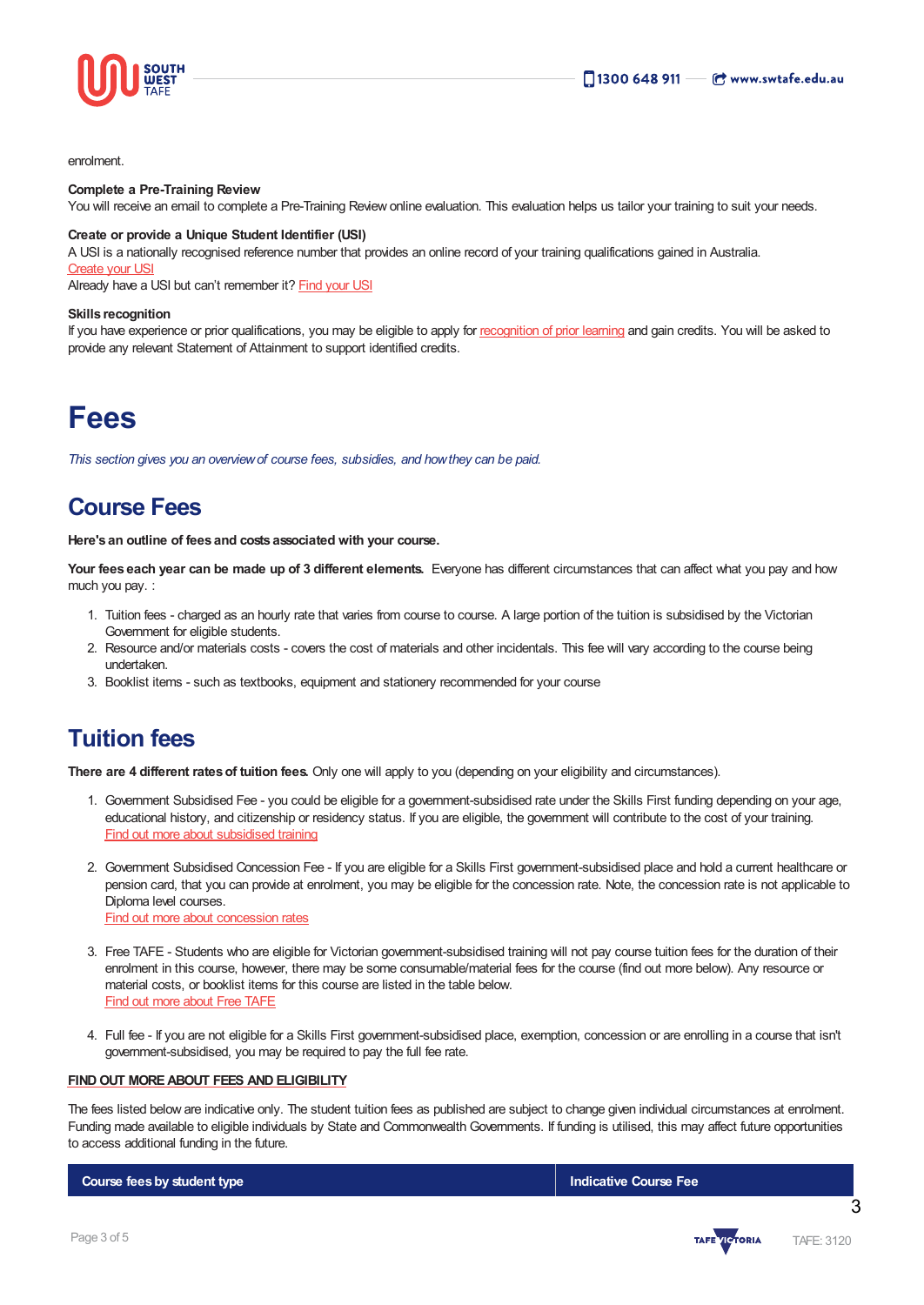

| <b>Additional course fees</b>                    | <b>Indicative Course Fee</b> |
|--------------------------------------------------|------------------------------|
| Full fee rate (if not eligible for govt subsidy) | \$5,855.00                   |
| Concession rate                                  | \$240.00                     |
| Government subsidised rate (if eligible)         | \$1,195.00                   |

| Course consumable/materials (approximate) | \$328,00 |
|-------------------------------------------|----------|

### **Resource and/or materials costs**

Some courses require specific resources or materials necessary for your study eg: tools of the trade, excursions, etc. Final costs will be determined upon enrolment.

### **How do I pay my fees?**

Once we have processed your enrolment form, you will receive an email with your invoice.

You have three options when [organising](https://www.swtafe.edu.au/study/fees-free-tafe/payment-options) your payment:

- 1. Upfront [payment](https://www.swtafe.edu.au/study/fees-free-tafe/payment-options) can be made over the phone with EFTPOS
- 2. [Payment](https://www.swtafe.edu.au/study/fees-free-tafe/payment-options) plan can be directly debited from your bank account, debited from your Centrelink payments or via a VET Student Loan (for diploma or advanced diploma courses only)
- 3. Paid by [employer,](https://www.swtafe.edu.au/study/fees-free-tafe/payment-options) school or job network agency if your fees are being paid by your employer, school or job network agency, you will need to complete an Authority to Invoice form.

Payments will need to be arranged within five(5) business days of receiving the email containing your invoice.

We also offer a range of [scholarships](https://www.swtafe.edu.au/study/scholarships) each year which you may be eligible to apply for to assist with course fees.

## **Next Steps**

Ready to take the next step? Here you can make an enquiry, attend an information session or begin the application process.

### **How to apply for an apprenticeship or traineeship**

There are five simple steps to apply for an apprenticeship or traineeship with us.

- 1. **Find a job** find a job as an apprentice or trainee through an Apprenticeship Centre or Group Training Company.
- 2. **Register** register with an Australian Apprenticeship Support Network (AASN) and nominate SWTAFE as your training provider (your employer will usually do this for you).
- 3. **Complete a pre-training review** SWTAFE staff will contact you to organise your Pre-Training Review once your ASSN contract registration is complete.
- 4. **Enrol** complete the enrolment form provided to you and provide your identification.
- 5. **Sign** once you've completed your enrolment form and verified your identification you will receive your student declaration form to review and sign. You can sign this digitally via your smartphone, computer or tablet.

If need any assistance with applying, contact our [Customer](https://www.swtafe.edu.au/about-us/contact-us) Service team on 1300 648 911 or visit your nearest [campus](https://www.swtafe.edu.au/about-us/our-campuses).

### **Careers and Course Advice**